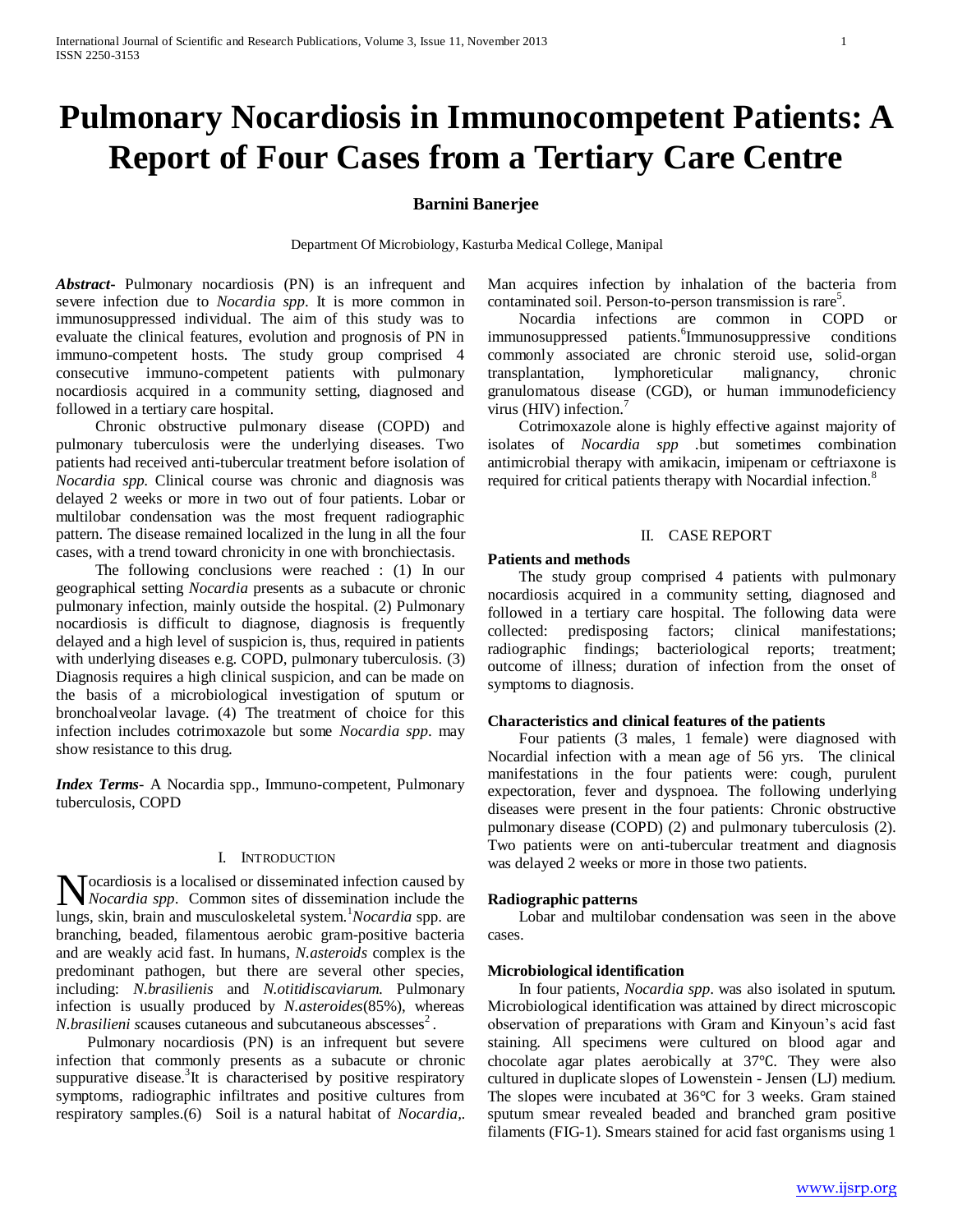% sulphuric acid as decolorizing agent revealed thin acid fast beaded and branched structures (FIG-2). Culture showed Colonies with features of *Nocardia* species after 48 hours in chocolate and blood agar. The growth on LJ medium appeared as moist and glaborous (FIG-3). The growth was confirmed by presence of gram positive and acid fast thin beaded and branching filaments.



**FIG1: Gram positive branching filamentous bacilli (Gram stain x100)**



**FIG2: Acid fast branching filamentous structure (Kinyoun's acid fast staining x 100)**



**FIG 3: Growth of** *Nocardia spp***. in LJ medium.**

## **Clinical outcome**:

 Resolution of the disease was defined as eradication of *Nocardia* spp., together with clinical and radiological improvement. The disease remained localized in the lung in all the four cases, with a trend toward chronicity in one with bronchiectasis. All the patients showed symptomatic improvement within a week but complete radiological resolution took 1-3 months.

## III. DISCUSSION

 Pulmonary nocardiosis is a sub-acute or chronic infection caused by aerobic actinomycetes of genus Nocardia. Nocardia infections are rare among normal population, most infections occur in immuno-compromised patients.They behave as an opportunist microorganism in an immune-compromised host.<sup>9,10</sup> Among the Nocardia spp*. Nocardia asteroids* is a saprophyte of skin and respiratory tract. Most of the time respiratory colonization occur when the individual has underlying obstructive pulmonary disease and treated with corticosteroid therapy. In the absence of corticosteroid therapy infection is very rare.<sup> $\overrightarrow{n}$ </sup> It can affect immunocompetent host by impairing bronchial defences by damaging ciliated epithelial cells especially in COPD and bronchiectasis patients.<sup>12</sup>In the present series it was found that underlying COPD were present in two patients. They were never prescribed oral or inhaled corticosteroid therapy. Similar to other studies, clinical findings were nonspecific.<sup>11</sup>As both clinically and radiologically it mimics and sometimes coexist with pulmonary tuberculosis.<sup>1</sup> In